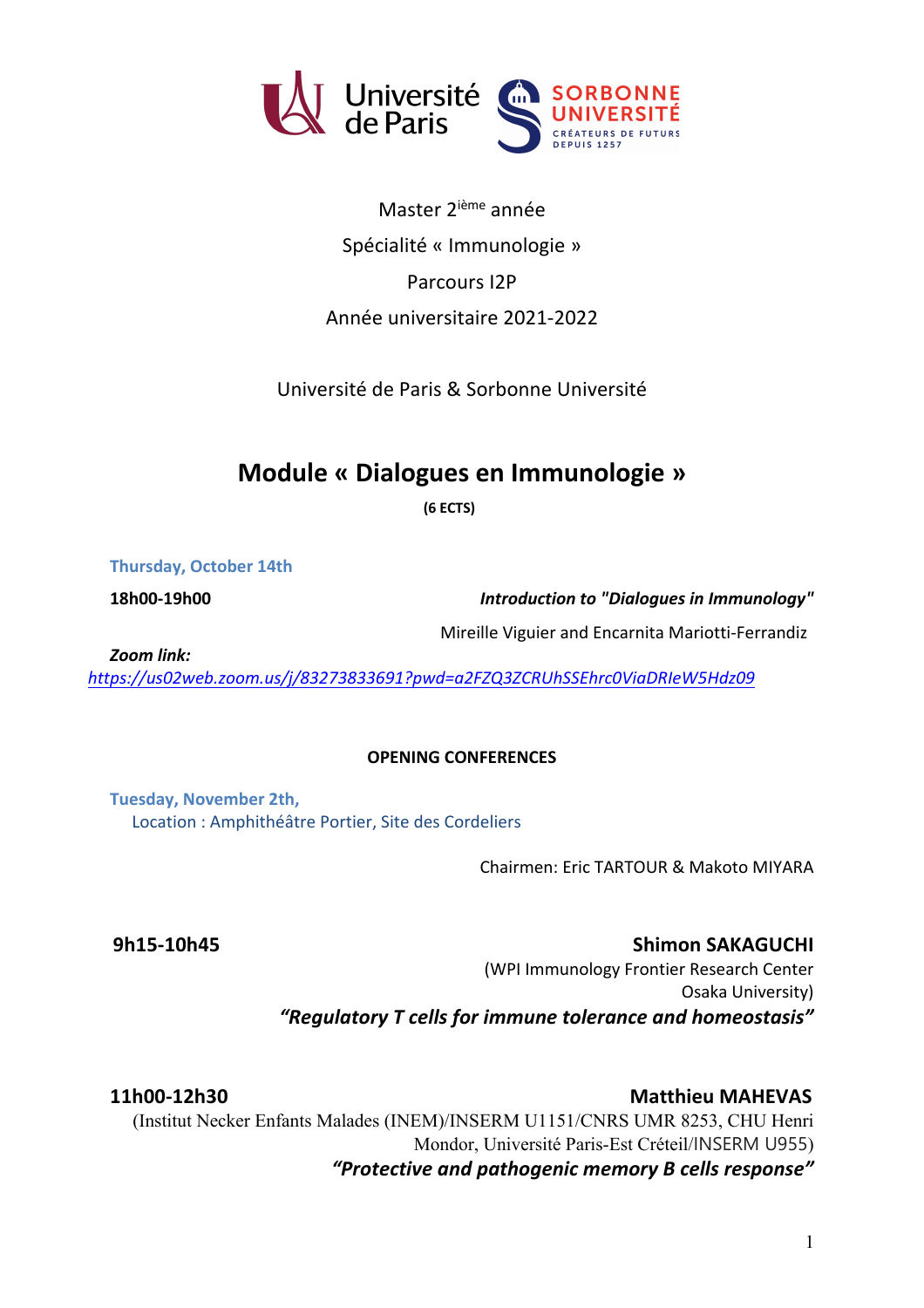

## **TECHNOLOGY CONFERENCES**

**Tuesday, November 2th,**  Location : Amphithéâtre Portier, Site des Cordeliers

Chairwoman: Mireille Viguier

**14h00-15h00** 

**Adrien SIX**

(Laboratoire i3, UMRS959, Sorbonne Université) *"Introduction to Systems Biology: Principles and Methods"*

**15h15-16h15 Philippe BOUSSO**

(Institut Pasteur, Paris) *"Decoding mechanisms of tumor immunity using intravital imaging"*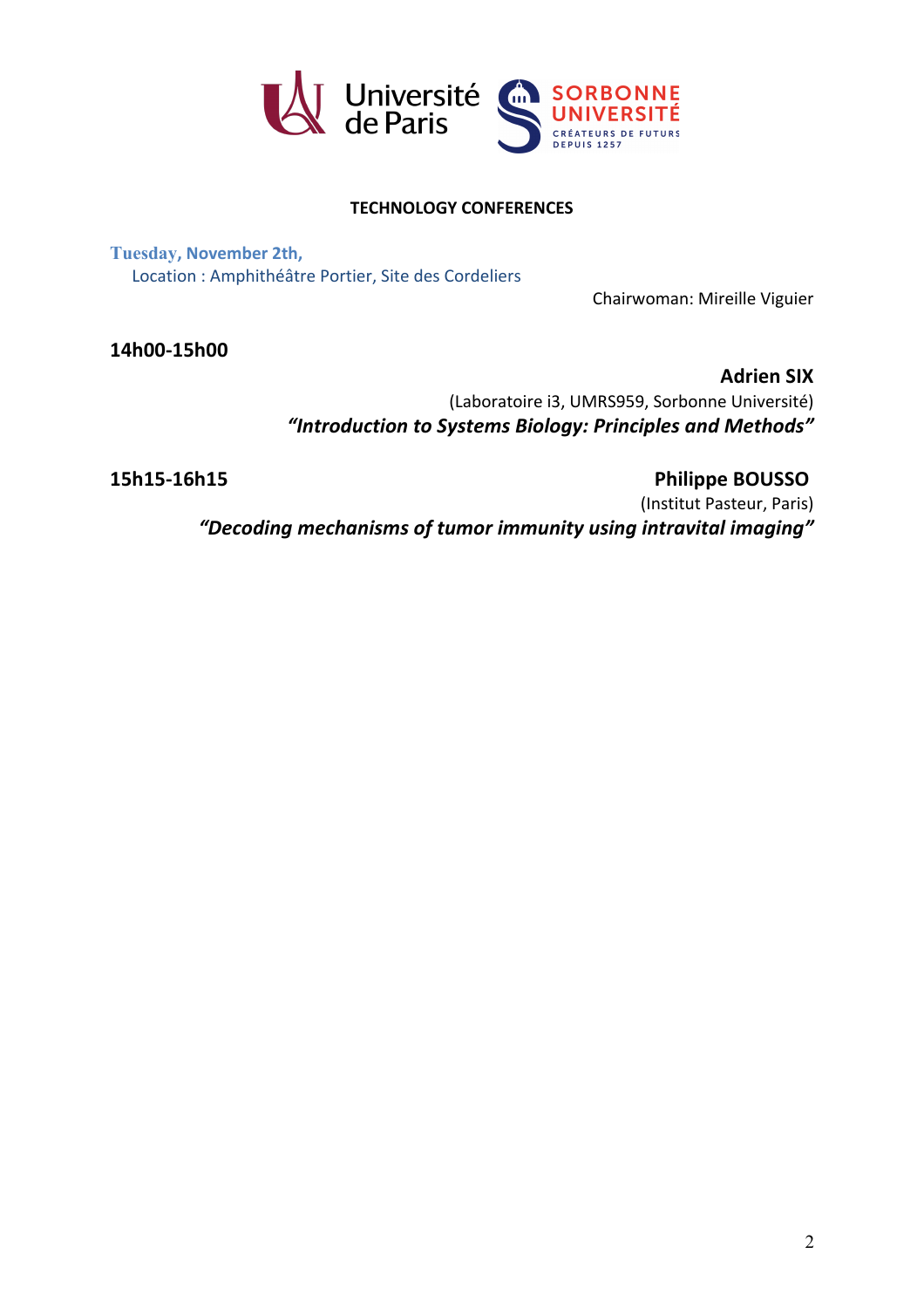

**Schedule**

**November 3-5, 2021 Conferences "Dialogues in Immunology"**

## **Principle:**

- Each theme is divided into two consecutive sessions (one session from 9:30 am to 12:00 pm; the second from 1:30 pm to 4:00 pm) coordinated by a chairman/chairwoman.

- The chairman/chairwoman invites one (or more) speakers for each session.

- Four students will be in charge of the session's animation and will prepare a question session for the speaker.

- Students are divided into 2 groups (groups 1 & 2)

- Each session is attended by one of the two groups of 25 students (depending on the sanitary situation, the attendance could be either on site for everyone or hybride attendance (on site and virtually) by splitting each group into two groups)

- Students work in pairs equally divided into groups 1 & 2 (pairs of pairs will be organized in case of hybride attendance)

- Therefore, each pair, represented by one of its members, will attend each session of each theme.

- The final report will be written in pairs and should synthesize the information and the product of the discussions throughout the sessions and provide a general synthetic discussion on all the sessions.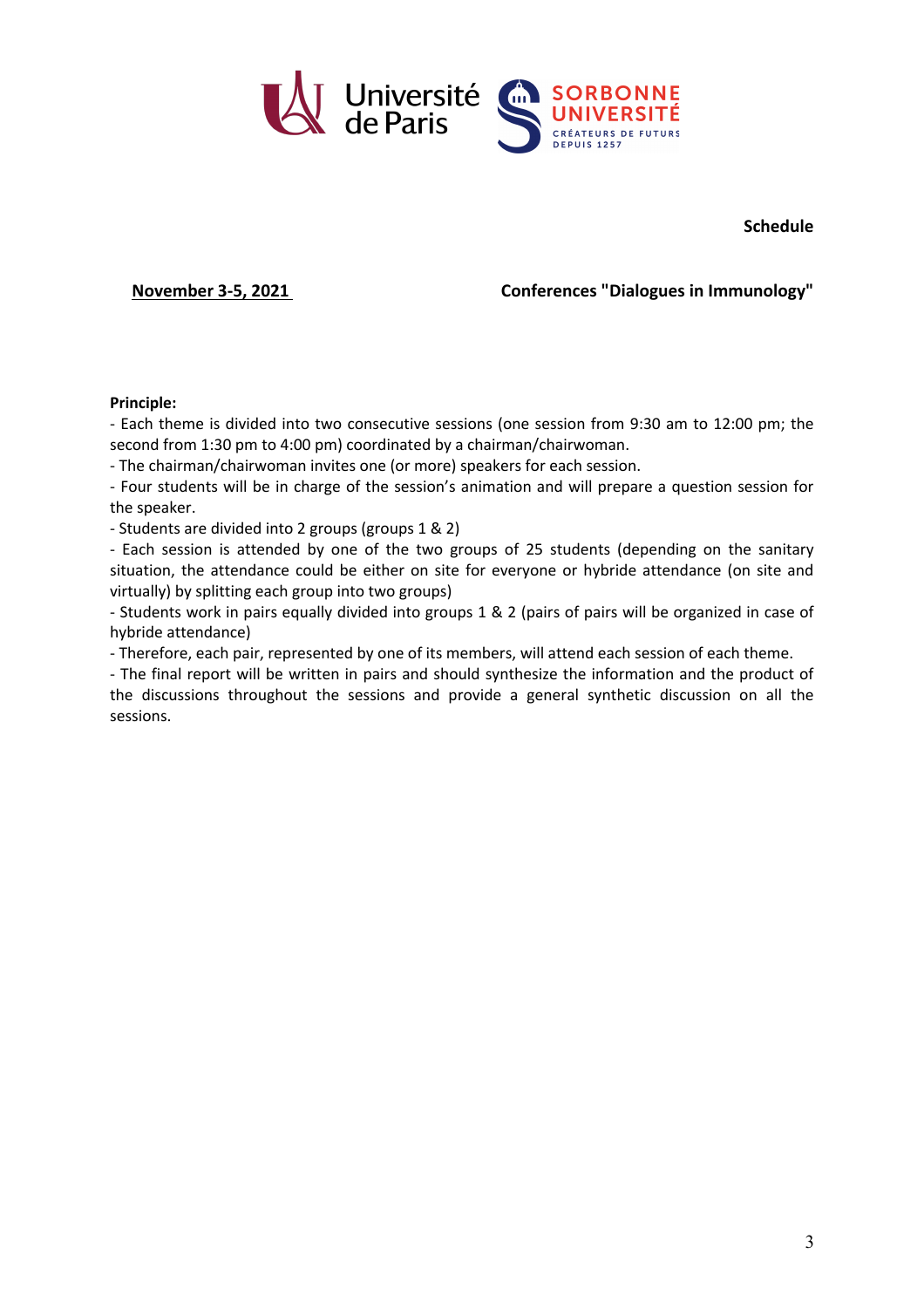

**Wednesday, November 3rd** Location : Campus Pitié-Salpêtrière, Batiment 105, salle 102 & 112

| Theme $n^{\circ}1$ – Mediators of innate immunity                                         |                                                                                                                                       |  |
|-------------------------------------------------------------------------------------------|---------------------------------------------------------------------------------------------------------------------------------------|--|
|                                                                                           | Chairman: Jean-Michel Sallenave                                                                                                       |  |
| 9h30-12h00, session 1                                                                     | <b>Basophils Mast Cells and Immunopathology</b><br>Nicolas CHARLES (Centre de Recherche sur l'Inflammation,<br>Hôpital Bichat, Paris) |  |
| 15h00-17h30, session 2                                                                    | Purinergic receptors, inflammasomes and inflammation<br>Jean KANELLOPOULOS (Université Paris Sud)                                     |  |
| Theme n°2 - The Effectors of Natural Immunity                                             |                                                                                                                                       |  |
|                                                                                           | Chairman: Jean Pierre Couty                                                                                                           |  |
| 9h30-12h00, session 2                                                                     | Origin and Function of TAM: revisiting the paradigm<br>Alexandre BOISSONNAS (CIMI, Paris)                                             |  |
| 13h30-16h00, session 1                                                                    | Ontogenetic, phenotypic & functional macrophages diversity<br>Emmanuel-Laurent GAUTIER (CIMI, Paris)                                  |  |
| 18h00-19h00                                                                               | Les concours des Ecoles Doctorales                                                                                                    |  |
|                                                                                           | Antonino NICOLETTI (Université de Paris, directeur département Immunologie de<br>l'école doctorale Bio Sorbonne Paris Cité (BioSPC))  |  |
| Thursday, November 4th,<br>Location : Campus Pitié-Salpêtrière, Batiment 105, salle G & H |                                                                                                                                       |  |
| Theme n°3 - Antigenic Presentation                                                        |                                                                                                                                       |  |
|                                                                                           | Chairwoman: Mireille Viguier                                                                                                          |  |
| 9h30-12h00, session 1                                                                     | TLR, processing and presentation of antigens<br>Bénédicte MANOURY (Institut Necker)                                                   |  |
| 13h30-16h00, session 2                                                                    | Dendritic cells and antigen presentation<br>Anne HOSMALIN (Institut Cochin)                                                           |  |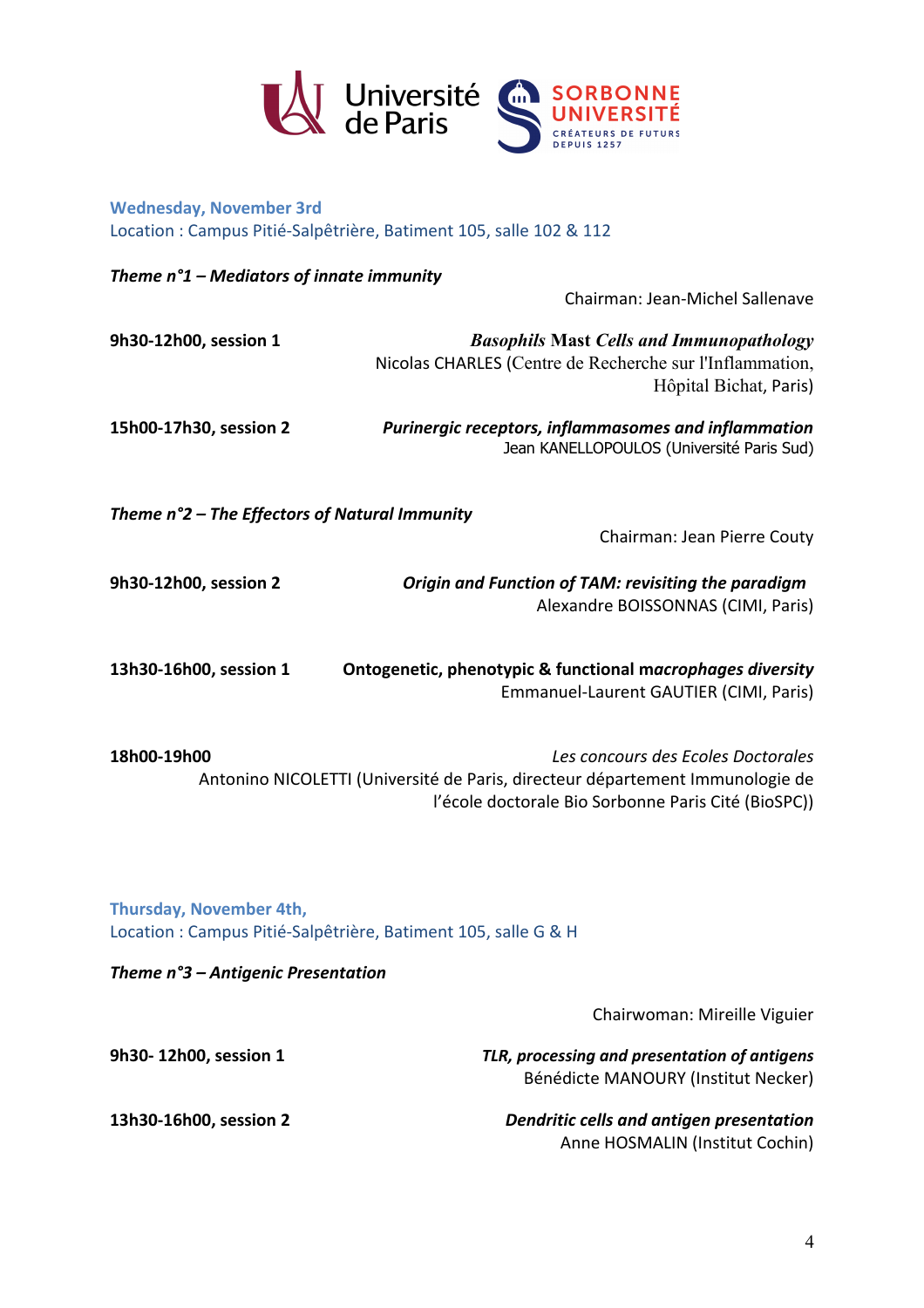

*Theme n°4 – Hematopoiesis*

Chairwoman: Rachel Golub **9h30-12h00, session 2** *Positive and negative selection of B lymphocytes* Claude-Agnès REYNAUD (Institut Necker/INSERM)

**13h30-16h00, session 1** *Defining T lymphocyte identity* Ana CUMANO (Institut Pasteur)

**18h00-19h00** *Les concours des Ecoles Doctorales*  Xavier Houard ((Sorbonne Université, Directeur de l'école doctorale Physiologie et Physiopathologie (P2T))

| <b>Thursday, November 5th</b><br>Location : Campus Pitié-Salpêtrière, Batiment 105, salle G & H |                                                                                                     |
|-------------------------------------------------------------------------------------------------|-----------------------------------------------------------------------------------------------------|
| Theme $n^{\circ}$ 5 – Evolution of the immune system                                            |                                                                                                     |
|                                                                                                 | Chairwoman: Encarnita Mariotti                                                                      |
| 9h30-12h00, session 1                                                                           | Innate immunity, from invertebrates to vertebrates<br>Jean-Pierre LEVRAUD (Institut Pasteur, Paris) |

**13h30-16h00, session 2** *Diversity, Repertoire Selection and Evolution* Pierre BOUDINOT (INRA, Jouy en Josas)

*Theme n°6 – Regulation of immune responses*

Chairwoman: Lucienne Chatenoud

**9h30-12h00, session 2** *Regulatory T lymphocytes and Immune Tolerance* Benoit Salomon (CIMI-UPMC UMRS - Inserm U1135 – CNRS ERL 8255- Pitié Salpétrière)

**13h30-16h00, session 1** *Regulatory T Cells: from Biology to Therapy* Julien Zuber (Hôpital Necker-Enfants Malades)

**16h00-16h30, sessions 1 & 2** *General discussion*

**17h00-17h30** *only I2P students* Sébastien Storck *Presentation of the module "Analysis of scientific articles"*

5